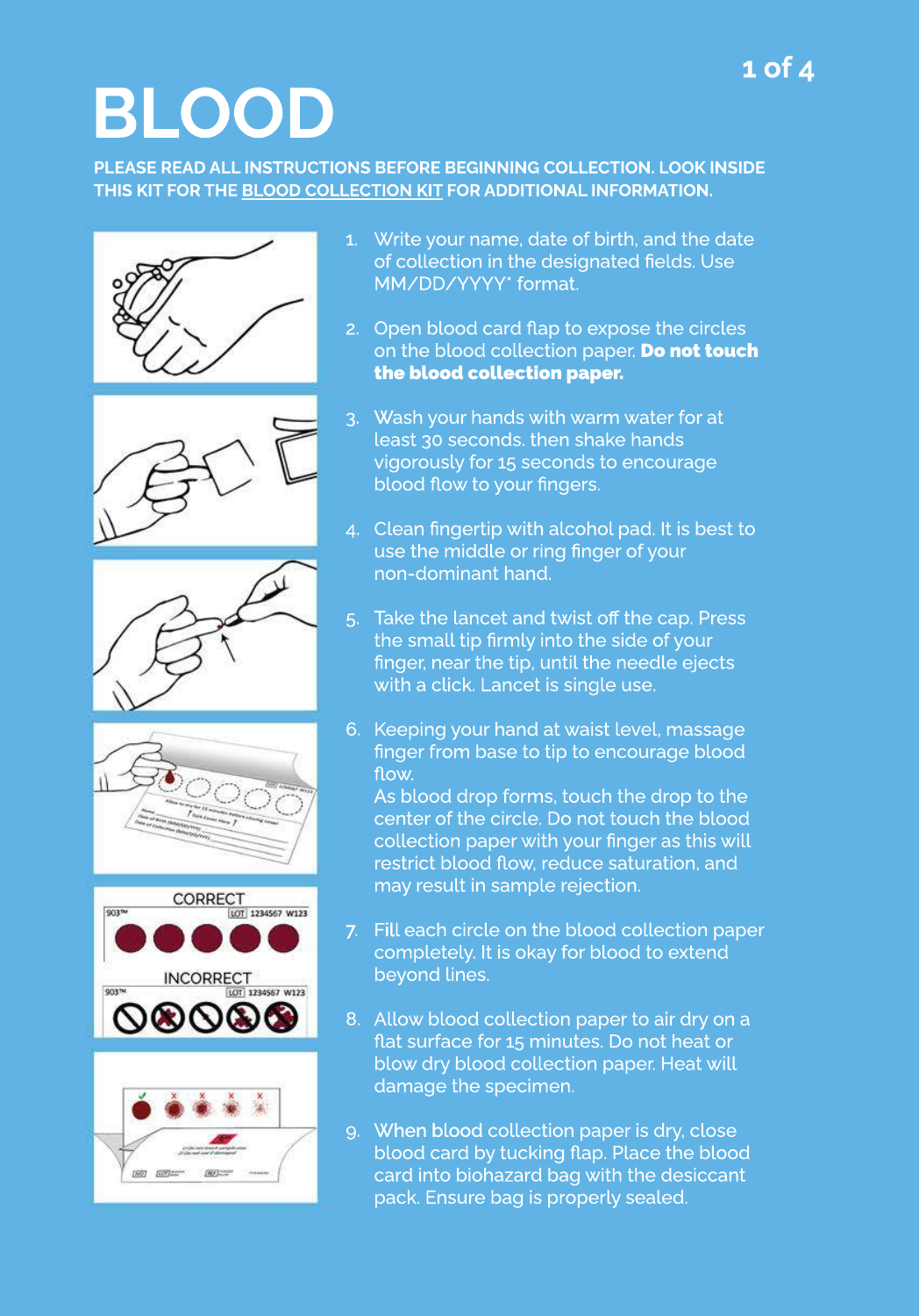# **URINE**

#### PLEASE READ ALL INSTRUCTIONS BEFORE BEGINNING COLLECTION.









- 1. Do not urinate for at least 1 hour prior to collection. Using first morning urine is best.
- 2. Urinate directly into the collection cup with the first part of the stream, and collect 30 mL - 50 mL of urine. Waste the remainder of the stream.
- 3. Use the pipette to transfer urine from the collection cup into the collection tube marked "Urine".
- 4. Fill the collection tube until the combined liquid is between the designated fill lines. Do not fill tube past the maximum fill line or specimen will be rejected.
- 5. Place lid onto the collection tube and ensure it is closed evenly and tightly.
- 6. Write your date of birth in MM/DD/YYYY\* format onto the tube in the designated area (DOB).
- 7. Write the specimen collection date (today's date) in MM/DD/YYYY\* format onto the tube in the designated area (Coll. DT).
- 8. Place specimen into an empty biohazard bag and ensure the seal is closed completely.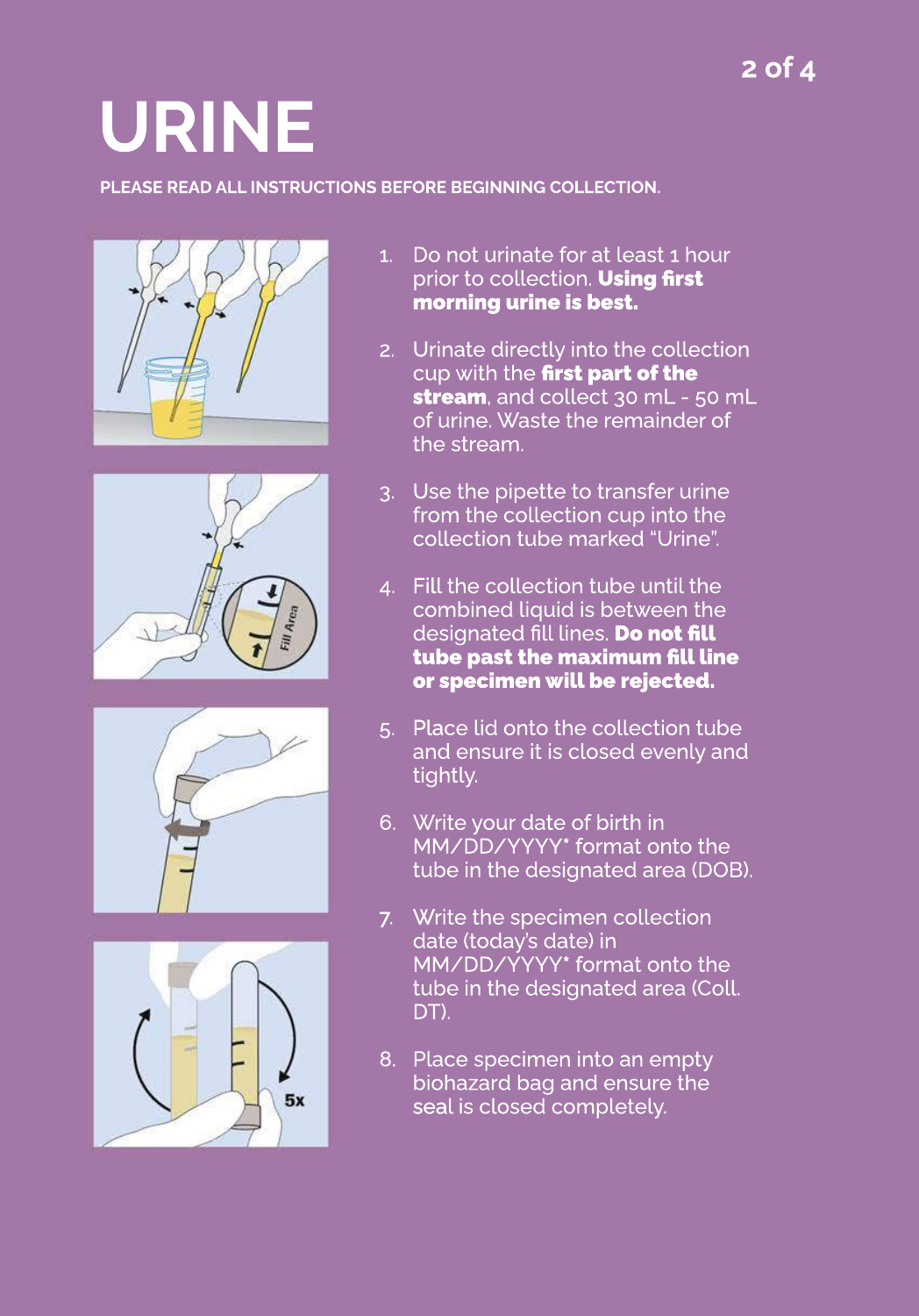### **3of4**

### **THROATSWAB**

**PLEASE READ ALL INSTRUCTIONS BEFORE BEGINNING COLLECTION.** 









- 1. Hold the swab with the score line above your hand.
- Insert the swab into your mouth and rub swab tip against the back of your throat for 10 seconds. 2.
- Carefully withdraw the swab and place into the collection tube marked "Throat." Break the swab at the score line by bending against the collection tube. 3.
- 4. Place lid onto the collection tube and ensure it is closed evenly and tightly. Donot empty liquid preservative from the collection tube if present.
- 5. Write your date of birth in MM/DD/YYYY<sup>\*</sup> format onto the tube in the designated area (DOB).
- 6. Write the specimen collection date (today's date) in MM/DD/YYYY<sup>\*</sup> format onto the tube in the designated area (Coll. DT).
- 7. Place specimen into an empty biohazard bag with absorbent sheet and ensure the seal is closed completely.